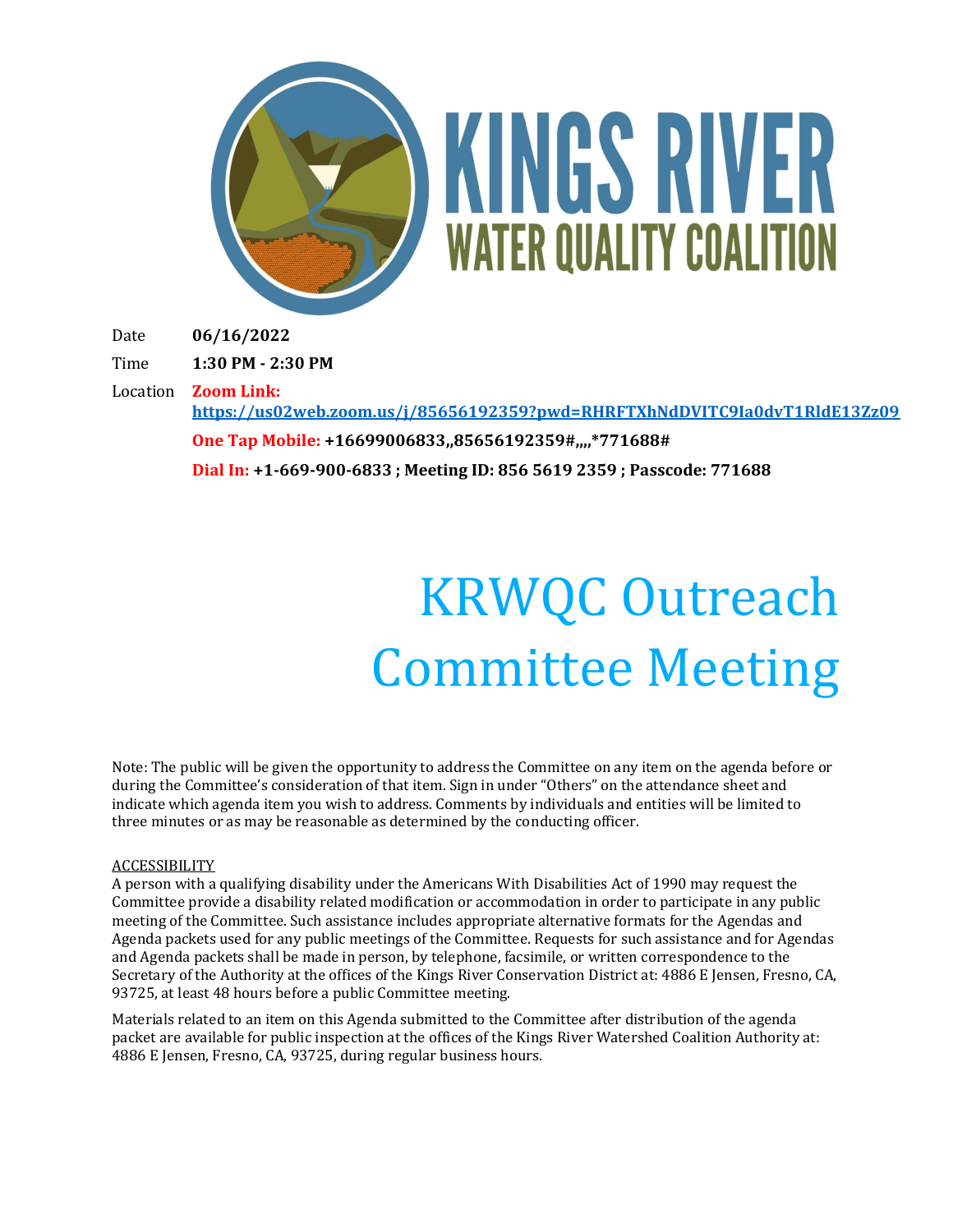# **Agenda - 16 June 2022**

| 1            | <b>CONVENE</b><br>The Outreach Committee Meeting will be convened.                                                                                                             |
|--------------|--------------------------------------------------------------------------------------------------------------------------------------------------------------------------------|
| $\mathbf{2}$ | Teleconference KRWQC Outreach Committee Meetings                                                                                                                               |
|              | The Committee may decide to take action to continue<br>teleconference/webconference meetings as provided for in Government Code<br>Section 54953(e), finding either/both that: |
|              | 1. A declared state of emergency exists and the state of emergency continues<br>to directly impact the ability of the members to meet safely in person,<br>and/or              |
|              | State or Local officials continue to impose or recommend measures to<br>2.<br>promote social distancing.                                                                       |
|              | If the Committee does not take this action, the meeting will ajourn.                                                                                                           |
| 3            | <b>Additions to or Deletions from the Agenda</b>                                                                                                                               |
|              | Matters may be added to the agenda only as permitted by the Brown Act. Matters<br>may be deleted from the agenda for any reason.                                               |
| 4            | <b>Public Presentations</b>                                                                                                                                                    |
|              | Presentations by the Public on matters under the jurisdiction of the Committee,<br>whether on the agenda or not, limited to a timeframe set by the Committee Chair.            |
| 5            | <b>Approval of Minutes</b>                                                                                                                                                     |
|              | The Committee will consider approving the April 21, 2022 Outreach Committee<br>Minutes.                                                                                        |
| 6            | <b>Outreach Matters</b>                                                                                                                                                        |
|              | The Committee will receive information on and may discuss and/or take action<br>regarding:                                                                                     |
|              | Current Outreach Activities to Stakeholders, Members, and Regulators.<br>a.                                                                                                    |

b. Future Outreach Activities to Stakeholders, Members, and Regulators.